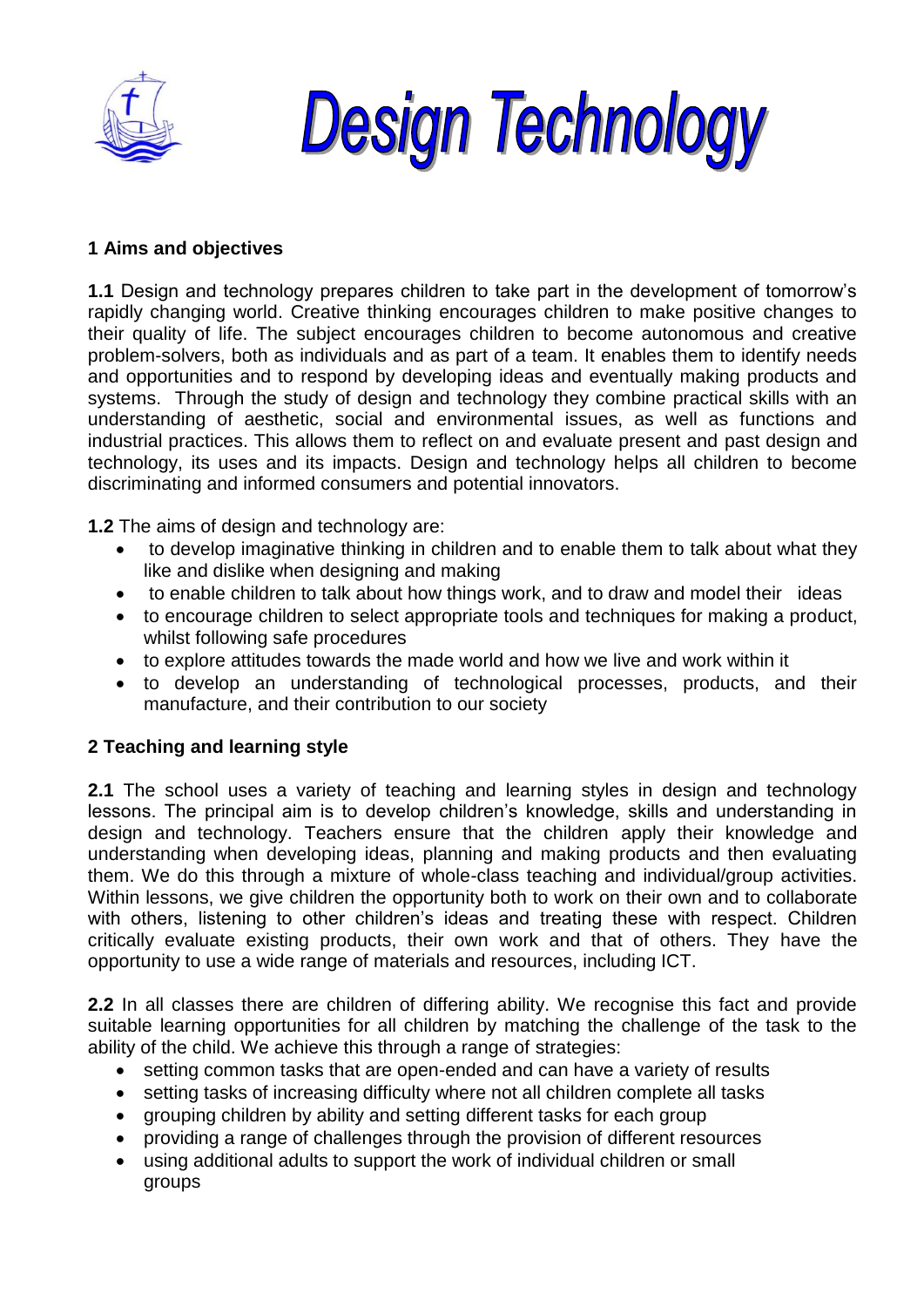# **3 Design and technology curriculum planning**

**3.1** Design and technology is a foundation subject in the National Curriculum. Planning for tasks will be based on the New National Curriculum Framework and where appropriate will be linked in to the current topic being studied.

**3.2** We carry out the curriculum planning in design and technology in three phases: longterm, medium-term and short-term. The long-term plan maps out the topics to be covered in each term.

**3.3** Our medium-term plans give details of each topic of work for each term. They identify learning objectives and outcomes for each unit, and ensure an appropriate balance and distribution of work across each term.

**3.4** We plan the activities in design and technology so that they build upon the prior learning of the children. We give children of all abilities the opportunity to develop their skills, knowledge and understanding and we also build planned progression into the scheme of work, so that the children are increasingly challenged as they move through the school.

# **4 The Early Years Foundation Stage**

**4.1** We encourage the development of skills, knowledge and understanding that help reception children make sense of their world as an integral part of the school's work. As the reception class is part of the Early Years Foundation Stage of the National Curriculum, we relate the development of the children's knowledge and understanding of the world to the objectives set out in the Early Learning Goals. These underpin the curriculum planning for children aged up to five years. This learning forms the foundations for later work in design and technology. These early experiences include asking questions about how things work, investigating and using a variety of construction kits, materials, tools and products, developing making skills and handling appropriate tools and construction material safely and with increasing control.

**4.2** We provide a range of experiences that encourage exploration, observation, problem solving, critical thinking and discussion. These activities, indoors and outdoors, attract the children's interest and curiosity.

### **5 Contribution of design and technology to teaching in other curriculum areas**

### **5.1 English**

Design and technology contributes to the teaching of English in our school by providing valuable opportunities to reinforce what the children have been doing during their English lessons. Discussion, drama and role-play are important ways that we now employ for the children to develop an understanding that people have different views about design and technology. The evaluation of products requires children to articulate their ideas and to compare and contrast their views with those of other people. Through discussion children learn to justify their own views and clarify their design ideas.

### **5.2 Information and communication technology (ICT)**

We use ICT to support design and technology teaching when appropriate. Children use software to enhance their skills in designing and making and use ICT to collect information.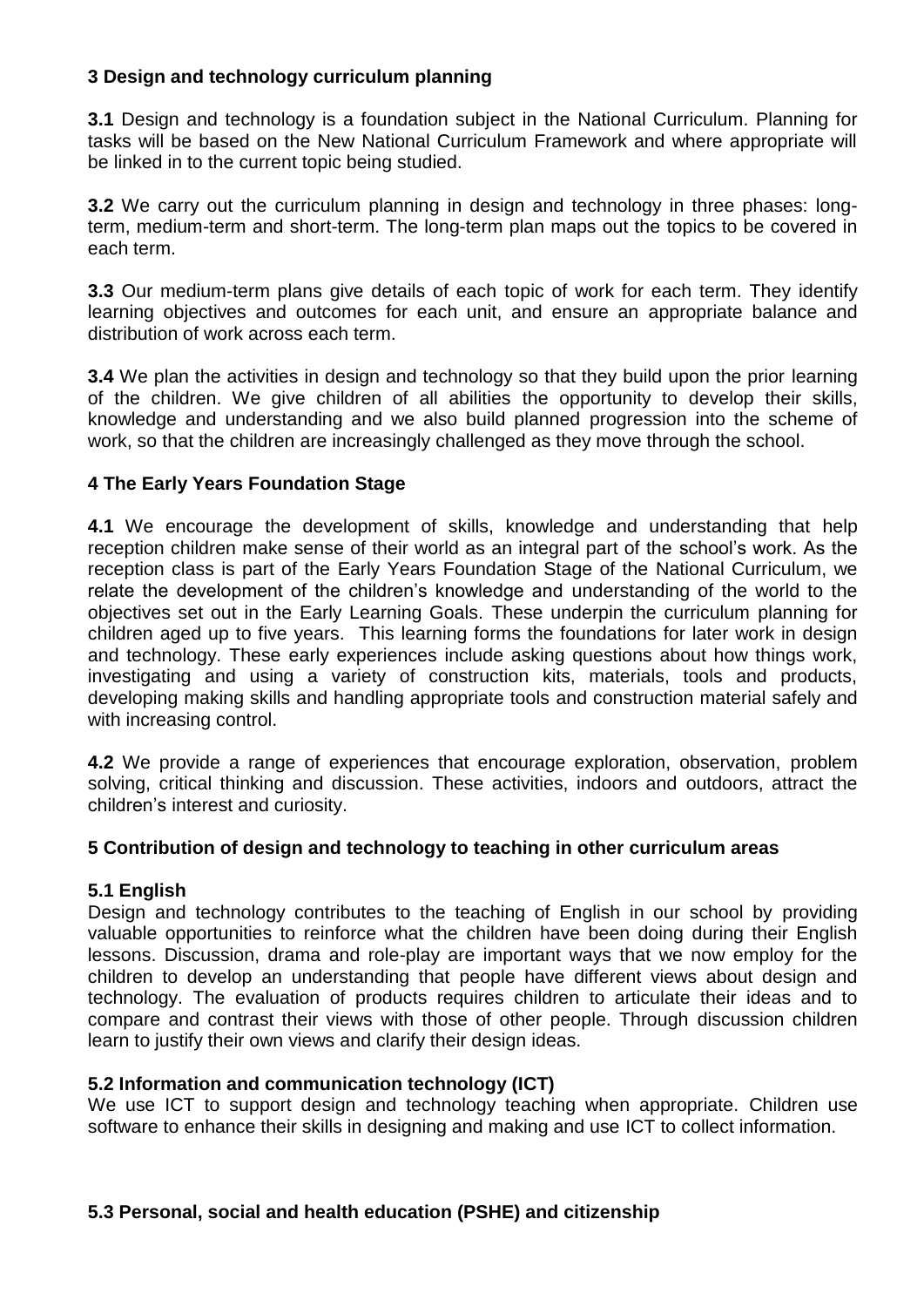Design and technology contributes to the teaching of personal, social and health education and citizenship. We encourage the children to develop a sense of responsibility in following safe procedures when making things. They also learn about health and healthy diets. Their work encourages them to be responsible and to set targets to meet deadlines, and they also learn through their understanding of personal hygiene, how to prevent disease from spreading when working with food.

## **5.4 Spiritual, moral, social and cultural development**

The teaching of design and technology offers opportunities to support the social development of our children through the way we expect them to work with each other in lessons. Our groupings allow children to work together, and give them the chance to discuss their ideas and feelings about their own work and the work of others. Through their collaborative and cooperative work across a range of activities and experiences in design and technology, the children develop respect for the abilities of other children and a better understanding of themselves. They also develop a respect for the environment, for their own health and safety and for that of others. They develop their cultural awareness and understanding, and they learn to appreciate the value of differences and similarities. A variety of experiences teaches them to appreciate that all people are equally important, and that the needs of individuals are not the same as the needs of groups.

# **6 Teaching design and technology to children with special educational needs**

**6.1** At our school we teach design and technology to all children, whatever their ability. Design and technology forms part of the school curriculum policy to provide a broad and balanced education to all children. Through our design and technology teaching we provide learning opportunities that enable all pupils to make progress. We do this by setting suitable learning challenges and responding to each child's different needs. Assessment against the National Curriculum allows us to consider each child's attainment and progress against expected levels.

**6.2** When progress falls significantly outside the expected range, the child may have special educational needs. Our assessment process looks at a range of factors – classroom organisation, teaching materials, teaching style, differentiation – so that we can take some additional or different action to enable the child to learn more effectively. This ensures that our teaching is matched to the child's needs.

**6.3** Intervention through School Action and School Action Plus will lead to the creation of an Individual Education Plan (IEP) for children with special educational needs. The IEP may include, as appropriate, specific targets relating to design and technology.

**6.4** We enable pupils to have access to the full range of activities involved in learning design and technology. Where children are to participate in activities outside the classroom, for example, a museum or factory trip, we carry out a risk assessment prior to the activity, to ensure that the activity is safe and appropriate for all pupils.

### **7 Assessment and recording**

**7.1** Teachers assess children's work in design and technology by making assessments as they observe them working during lessons. They record the progress that children make by assessing the children's work against the learning objectives for their lessons. During the year, teachers are required to assess knowledge and skills and to record it on the assessment sheet shown in Appendix A. This should be done through identifying those pupils who are working towards, working at or working beyond expectations. Each teacher passes this information on to the next teacher at the end of each year.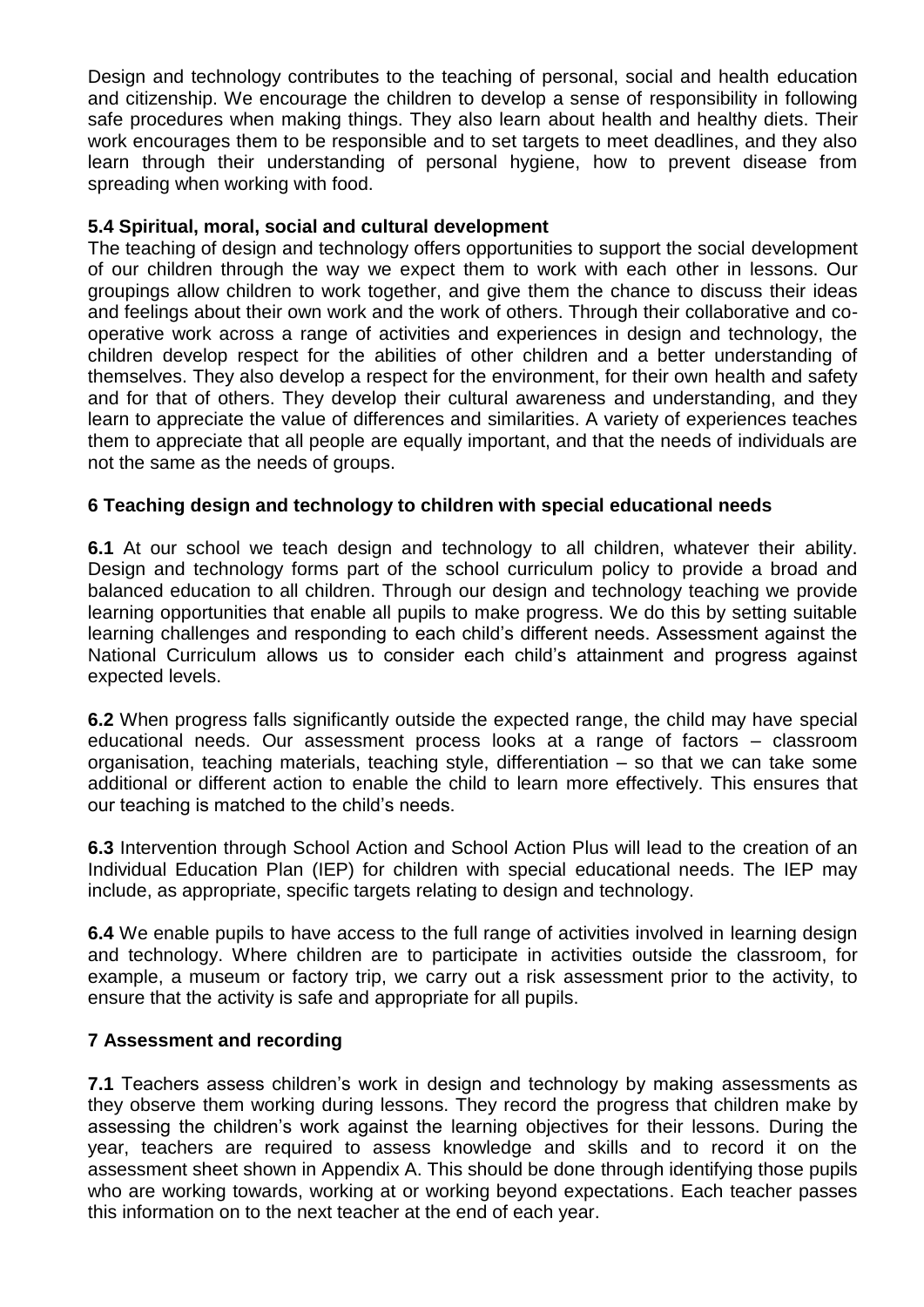**7.2** The design and technology subject leader keeps evidence of the children's work in a portfolio. This demonstrates what the expected level of achievement is in design and technology in each year of the school.

## **8 Resources**

**8.1** Our school has a wide range of resources to support the teaching of design and technology across the school. Classrooms have a range of basic resources, with teachers sharing equipment between classes as appropriate.

# **9 Health and safety**

**9.1** The general teaching requirement for health and safety applies in this subject. We teach children how to follow proper procedures for food safety and hygiene and working safely with a range of equipment.

# **10 Monitoring and review**

**10.1** The monitoring of the standards of children's work and of the quality of teaching in design and technology is the responsibility of the design and technology subject leader. The work of the subject leader also involves supporting colleagues in the teaching of design and technology, being informed about current developments in the subject, and providing a strategic lead and direction for the subject in the school. A curriculum review is made through the School Improvement Plan when appropriate which reports on achievements and indicates areas for further improvement.